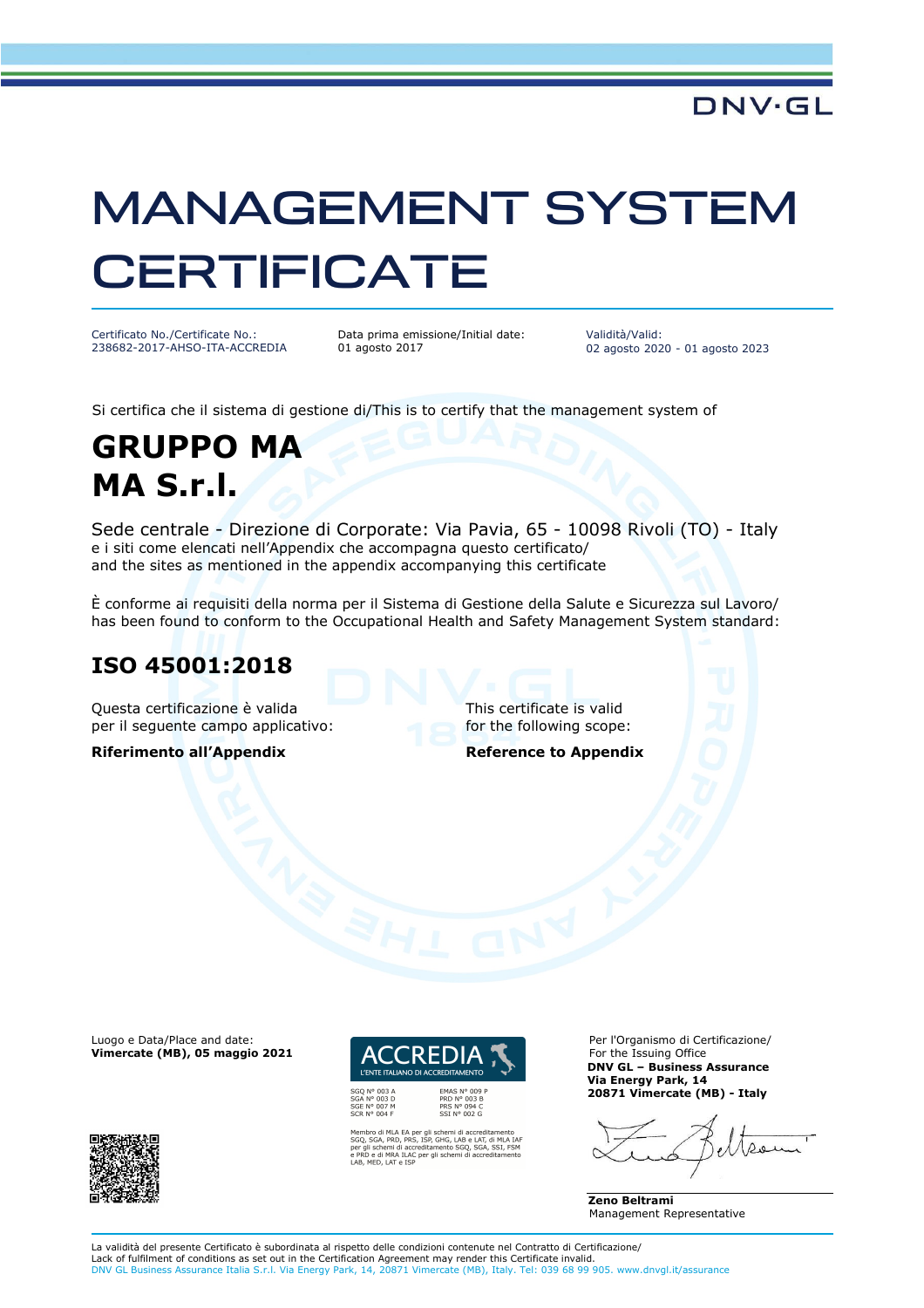Certificato No./Certificate No.: 238682-2017-AHSO-ITA-ACCREDIA Luogo e Data/Place and date: Vimercate (MB), 05 maggio 2021

### **Appendix to Certificate**

#### **GRUPPO MA - MA S.r.l.**

I siti inclusi nella certificazione sono i seguenti/Locations included in the certification are as follows:

| <b>Site Name</b>                                                                                                                    | <b>Site Address</b>                                                                                                                                                                                                                                                    | <b>Site Scope</b>                                                                                                                                                                                                                                                                                                 |
|-------------------------------------------------------------------------------------------------------------------------------------|------------------------------------------------------------------------------------------------------------------------------------------------------------------------------------------------------------------------------------------------------------------------|-------------------------------------------------------------------------------------------------------------------------------------------------------------------------------------------------------------------------------------------------------------------------------------------------------------------|
| MA S.r.I.<br>Certificato No./Certificate No.:<br>238682CC1-2017-AHSO-ITA-<br><b>ACCREDIA</b>                                        | Via Pavia, 65<br>10098 Rivoli (TO)<br>Italy<br>Via Caluso, 50<br>10034 Chivasso (TO)<br>Italy<br>Via Montelungo snc, Fraz. San Nicola<br>85025 Melfi (PZ)<br>Italy<br>Zona Industriale,<br>Via Cagliari, 18<br>66041 Atessa (CH)<br>Italy                              | Fabbricazione di componenti per<br>telai e carrozzerie attraverso<br>processi di profilatura, stampaggio,<br>saldatura, verniciatura e<br>assemblaggio.<br>(IAF: 22)<br>Manufacturing of components for<br>bodies and chassis frames by<br>profiling and pressing, welding,<br>painting and assembly<br>(IAF: 22) |
| <b>EUROSTAMP sas</b><br>Certificato No./Certificate No.:<br>238682CC2-2017-AHSO-ITA-<br><b>ACCREDIA</b>                             | 1 Avenue Jean Monnet<br>F-54920 Villers La Montagne<br>France                                                                                                                                                                                                          | Manufacturing of components for<br>bodies and chassis frames by<br>profiling and pressing, welding,<br>painting and assembly<br>(IAF: 22)                                                                                                                                                                         |
| <b>UM CORPORATION sas</b><br>Certificato No./Certificate No.:<br>238682CC4-2017-AHSO-ITA-<br><b>ACCREDIA</b>                        | 3 Rue Pasteur<br>F-62118 Biache Saint Vaast<br>France                                                                                                                                                                                                                  | Manufacturing of components for<br>bodies and chassis frames by<br>profiling and pressing, welding,<br>painting and assembly<br>(IAF: 22)                                                                                                                                                                         |
| <b>MA Automotive Tool &amp; Die</b><br>(PTY) LTD<br>Certificato No./Certificate No.:<br>238682CC8-2017-AHSO-ITA-<br><b>ACCREDIA</b> | 92 Piet Rautenbach Street<br>0200 Rosslyn<br>South Africa<br>42 Frans du Toit Street<br>0200 Rosslyn<br>South Africa<br><b>Hans Coetzee Street</b><br>0566 Berlin - Eastern Cape South<br>Africa<br>84 Cnr. Kitshoff & Gaigher<br>Streets 0200 Rosslyn<br>South Africa | Manufacturing of components for<br>bodies and chassis frames by<br>profiling and pressing, welding,<br>painting and assembly<br>(IAF: 22)                                                                                                                                                                         |

La validità del presente Certificato è subordinata al rispetto delle condizioni contenute nel Contratto di Certificazione/ Lack of fulfilment of conditions as set out in the Certification Agreement may render this Certificate invalid.<br>DNV GL Business Assurance Italia S.r.l. Via Energy Park, 14, 20871 Vimercate (MB), Italy. Tel: 039 68 99 905.

**DNV·GL**